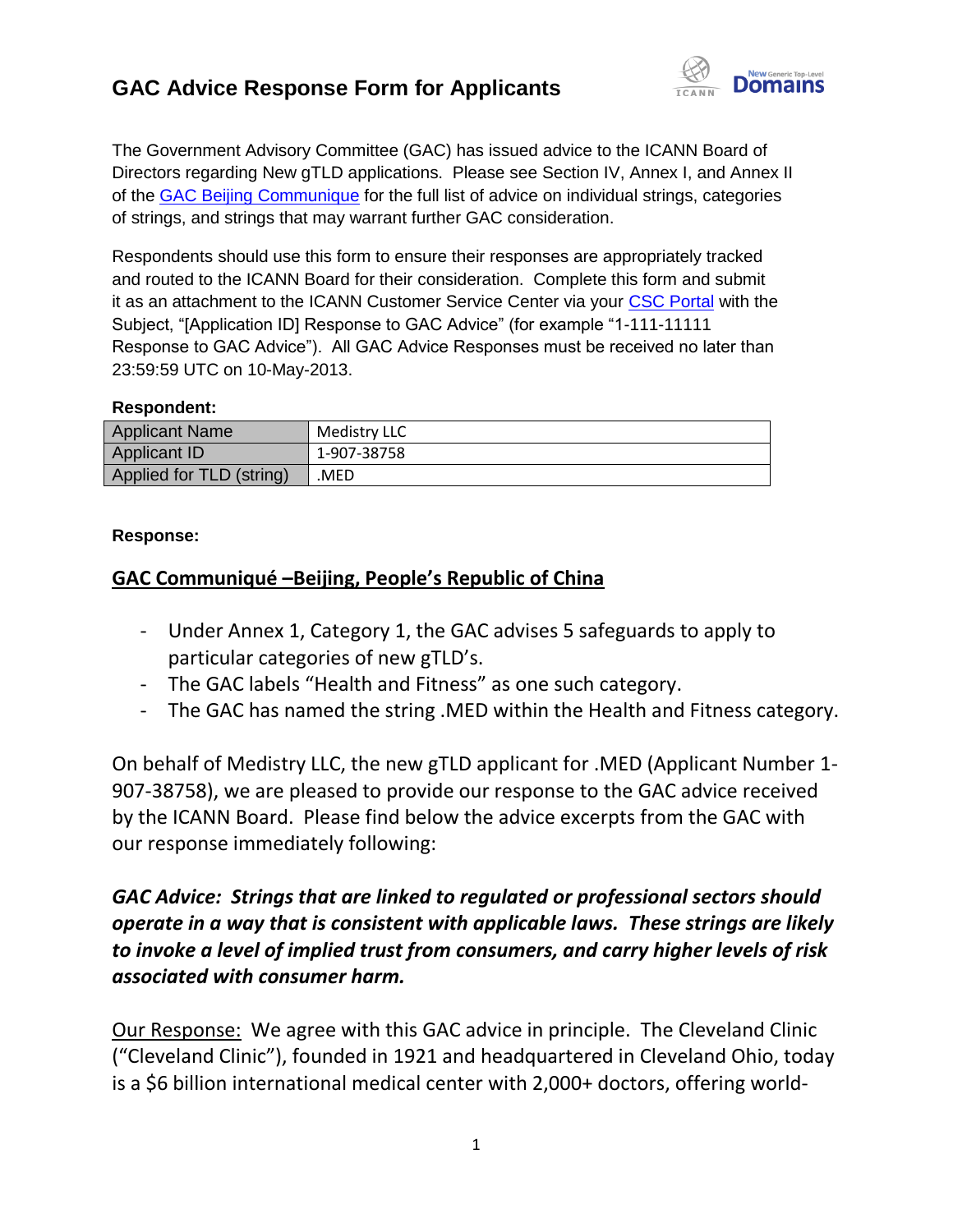

class hospital and outpatient care in virtually every medical specialty. Ranked each year as one of the top four hospital systems in the United States, the Cleveland Clinic is recognized for its achievements in demonstrating unusually high expertise across multiple medical and healthcare related specialties.

The Cleveland Clinic is consistently ranked by the *US News and World Report* annual report of "Best Hospitals" in numerous areas of medical specialty, including rankings of number 1 in Cardiology and Heart Surgery; number 2 in Nephrology; number 2 in Urology; number 2 in Gastroenterology; number 3 in Rheumatology; number 3 in Pulmonology; number 4 in Orthopedics; number 4 in Cardiology; number 5 in Diabetes and Endocrinology; number 6 in Neurology and Neurosurgery; number 7 in Geriatrics; number 7 in Pediatrics: Neurology and Neurosurgery; and number 9 in Cancer.

The mission of the Cleveland Clinic, a nonprofit multispecialty academic medical center, is to integrate clinical and hospital care with research and education. This mission scales worldwide in its application. Under the stewardship of the Cleveland Clinic, the .MED gTLD will aim to serve as a source identifier that accomplishes integrating clinical and hospital care with research and education in a digital world, providing a global trusted name space wherein users can come to find trusted sources for medical information. As we state in response to Question 18: "People have come to trust the care, research and education provided by the Cleveland Clinic."

The mission⁄purpose of .MED is to perform as a new gTLD consistently with the standards of applicable laws, to which Cleveland Clinic's scalable mission also subscribes. The Cleveland Clinic firmly believes that establishment of a .MED toplevel domain, imbued with the principles established by the Cleveland Clinic, will promote competition, consumer trust and consumer choice within the global structure of applicable law.

*GAC Advice: Registry acceptable use policy must require registrants to comply with all applicable laws including those that relate to privacy, data collection, consumer protection (including in relation to misleading and deceptive conduct), fair lending, debt collection, organic farming, disclosure of data, and financial disclosures.*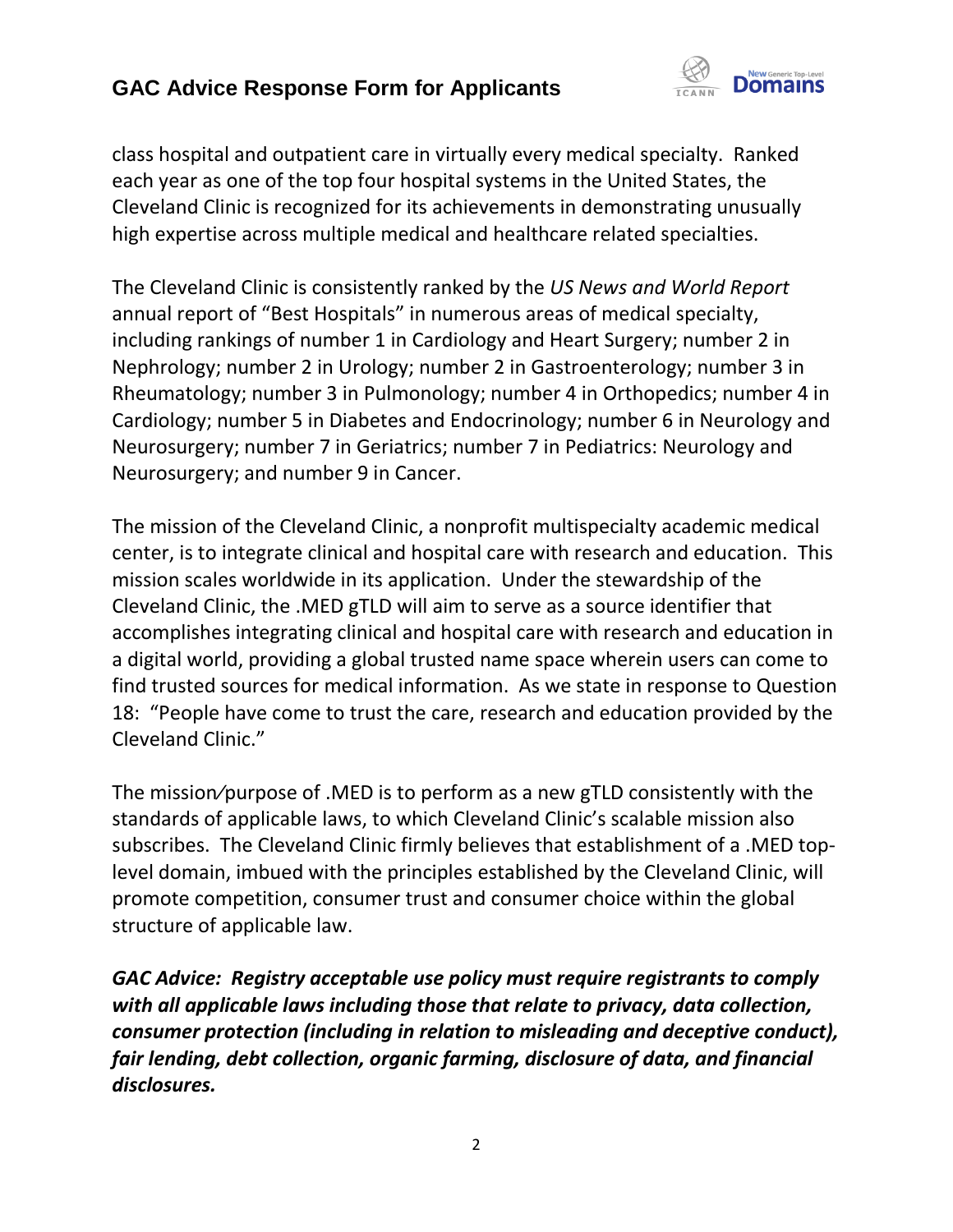

Our Response: We agree in principle. Registry acceptable use policy will require registrants to comply with all applicable laws.

## *GAC Advice: Registry operators will require registrars at the time of registration to notify registrants of the acceptable use policy.*

Our Response: We agree. Registrars accredited in .MED will be required in the registry/registrar agreement to notify registrants of the .MED acceptable use policy at the time of registration, which may be modified from time to time such as in the event of any changes to applicable laws.

## *GAC Advice: Registry Operators will require registrants who collect and maintain sensitive health and financial data implement reasonable and appropriate security measures commensurate with the offering of those services, as defined by applicable law and recognized industry standards.*

Our Response: We agree. All registrants of .MED domain names who collect and maintain sensitive health and/or financial data will be required to implement reasonable and appropriate security measures commensurate with the offering of those services, as defined by applicable law and recognized industry standards.

## **GAC Advice: Establish a working relationship with the relevant regulatory, or industry self-regulatory, body including developing a strategy to mitigate as much as possible the risks of fraudulent, and other illegal, activities.**

Our Response: We agree. Developing a strategy for .MED to mitigate as much as possible the risks of fraudulent and other illegal activities is consistent with the purpose of compliance with applicable law. To this end, as an established and world re-known medical institution, the Cleveland Clinic has established working relationships with numerous relevant governmental and industry regulatory bodies.

## *GAC Advice: Registrants must be required by the registry operator to provide a single point-of-contact for the notification of complaints or reports of*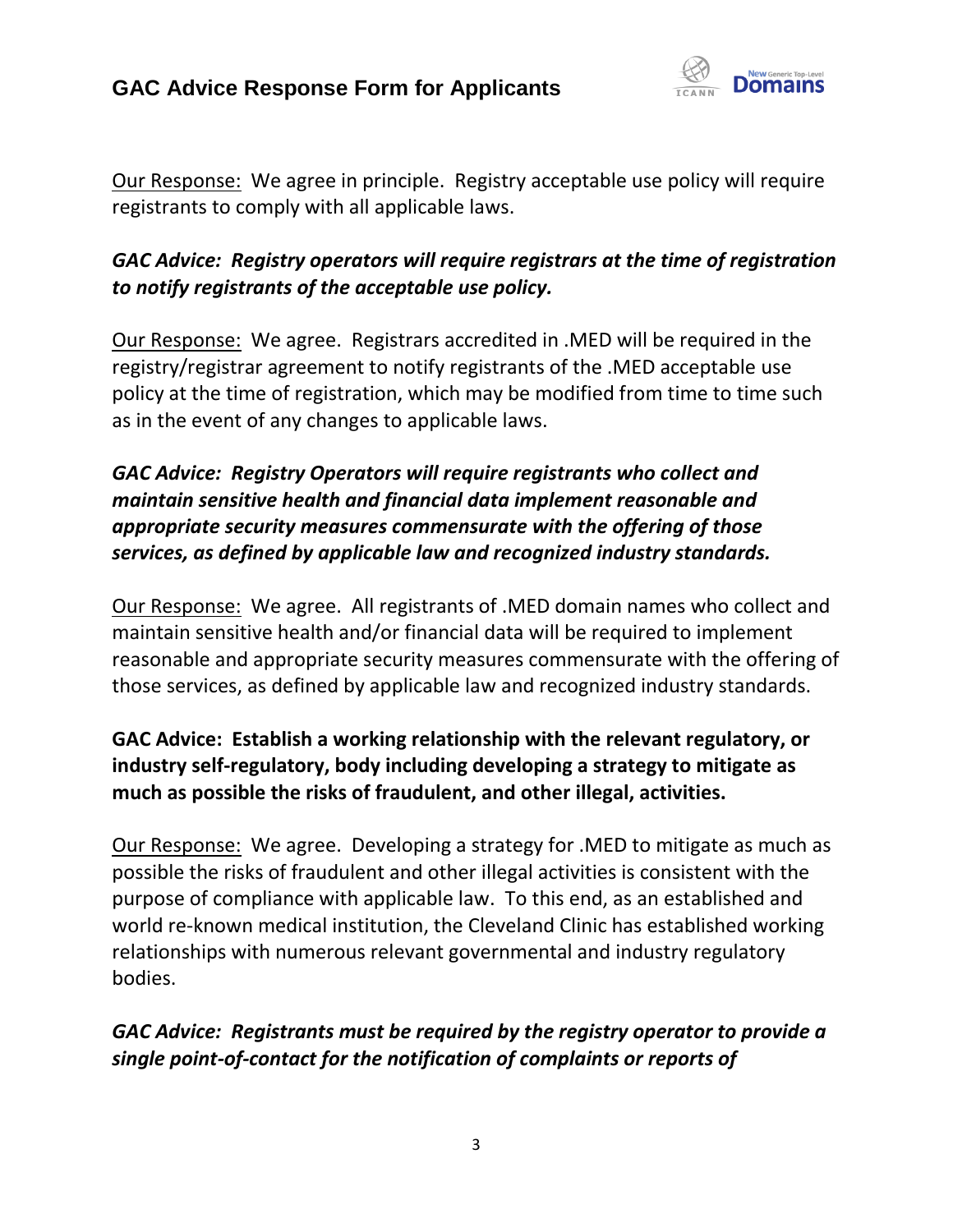

## *registration abuse as well as the contact details of the relevant regulatory, or industry self-regulatory, bodies in their main place of business.*

Our Response: We agree. As provided for in our response to Question 28: "If you believe that a .MED domain name is or has been involved in abusive conduct, please contact our Abuse Prevention Manager at <email address> or <written address> with your complaint."

## *GAC Advice: At the time of registration the registry operator must verify and validate the registrants' authorizations, charters, licenses and/or other credentials for participation.*

Our Response: We agree. As stated in response to Question 18, "Towards fulfilling this mission/purpose, domain registrations in .MED will not be real-time, but instead will be allocated by Requests for Proposals (RFPs) only. RFP applicants will at minimum be required to set forth their qualifications to integrate clinical and hospital care with research and education…" This approach to registration in .MED is consistent with the advice "to verify and validate the registrants' authorizations, charters, licenses and/or other credentials for participation" at the time of registration.

#### *GAC Advice: In case of doubt with regard to authenticity of licenses or credentials, registry operator should consult with relevant national supervisory authorities, or other equivalents.*

Our Response: We agree. In the case of doubt with regard to authenticity of licenses or credentials, Medistry (registry operator) should consult with relevant national supervisory authorities, or other equivalents. Working closely with the Cleveland Clinic provides Medistry with a credible resource to seek such consultation.

*GAC Advice: Registry operator must conduct periodic, post-registration checks with the above requirements in order to ensure they continue to conform to appropriate regulations and licensing requirements and generally conduct their activities in the interests of the consumers they serve.*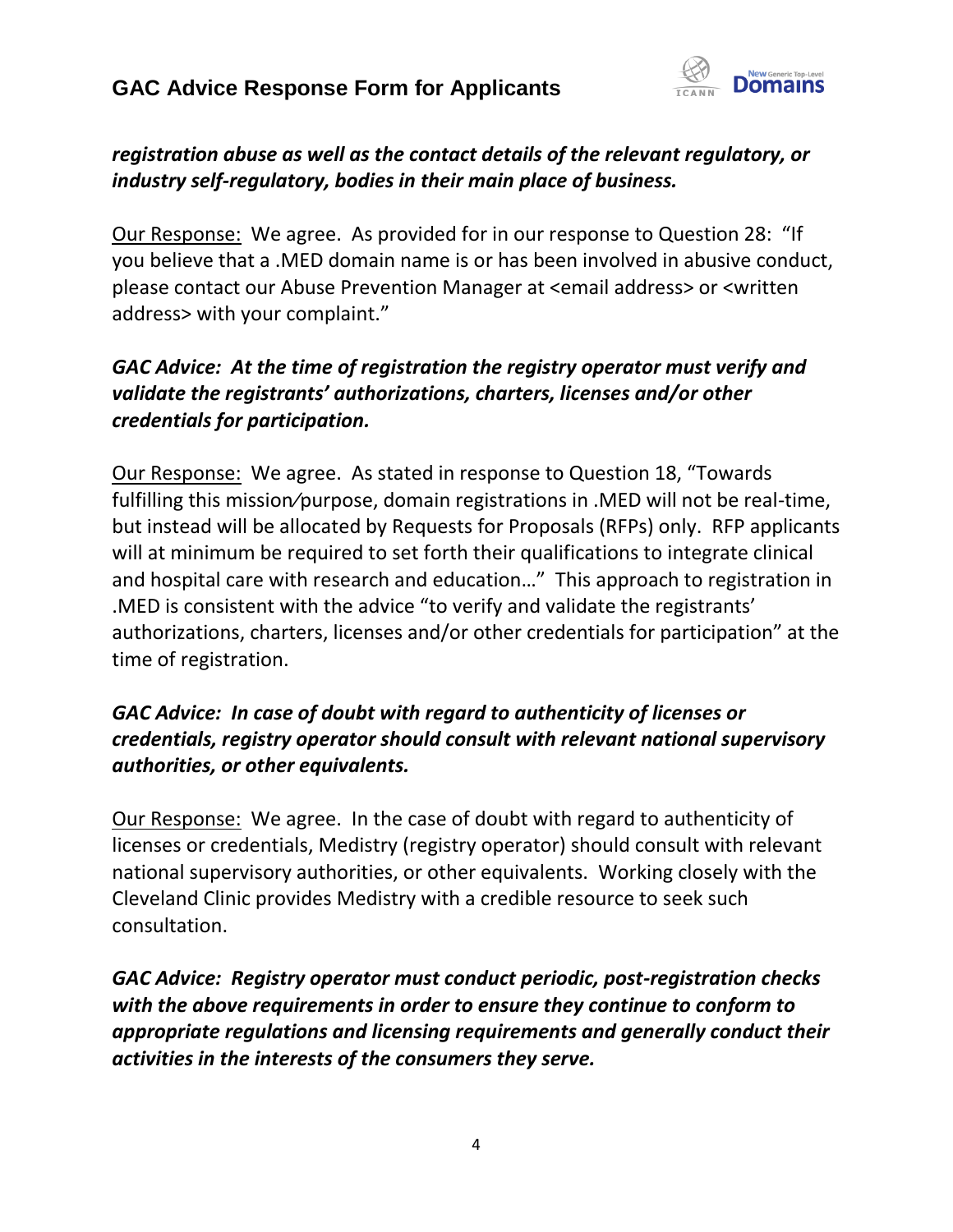

Our Response: We agree in principle. Medistry (registry operator) will conduct periodic, post-registration checks of any applicable licensing requirements originally permitting registration and that those permitted registration are generally conducting their activities in the interests of the consumers they serve while continuing to conform to appropriate applicable regulations.

*GAC Advice, Restricted Access: As an exception to the general rule that the gTLD domain name space is operated in an open manner registration may be restricted, in particular for strings mentioned under Category 1. In these cases, the registration restrictions should be appropriate for the types of risks associated with the TLD. The registry operator should administer access in these kinds of registries in a transparent way that does not give an undue preference to any registrars or registrants, including itself, and shall not subject registrars to an undue disadvantage.*

Our Response: We agree. As we state in response to Question 18: "It is Medistry's intent to operate .MED as a restricted gTLD, at least as compared to open, unrestricted TLD's such as .com and .net, consistent with its stated mission⁄purpose and employing the registration and use restrictions set forth herein and as promulgated by the Cleveland Clinic from time to time. The restricted nature of the gTLD, along with allocation via RFP, will help eliminate or minimize social costs, as registrants will be limited to individuals or entities which have been vetted by the Cleveland Clinic." Further, the .MED gTLD implicates Cleveland Clinic's internationally renowned reputation, further minimizing or eliminating social costs as compared to users⁄operators of unrestricted gTLD's, which have no such reputations to protect.

Consistent with this advice by the GAC for restricted access for strings cited under Category 1, all domains in the .MED gTLD will be allocated by RFP at the sole discretion of the Cleveland Clinic pursuant to the mission⁄purpose of the gTLD. Consistent with this advice, we agree access to .MED should be administered in a transparent way, as we've described, that does not give an undue preference to any registrars or registrants, including itself, and shall not subject registrars to an undue disadvantage.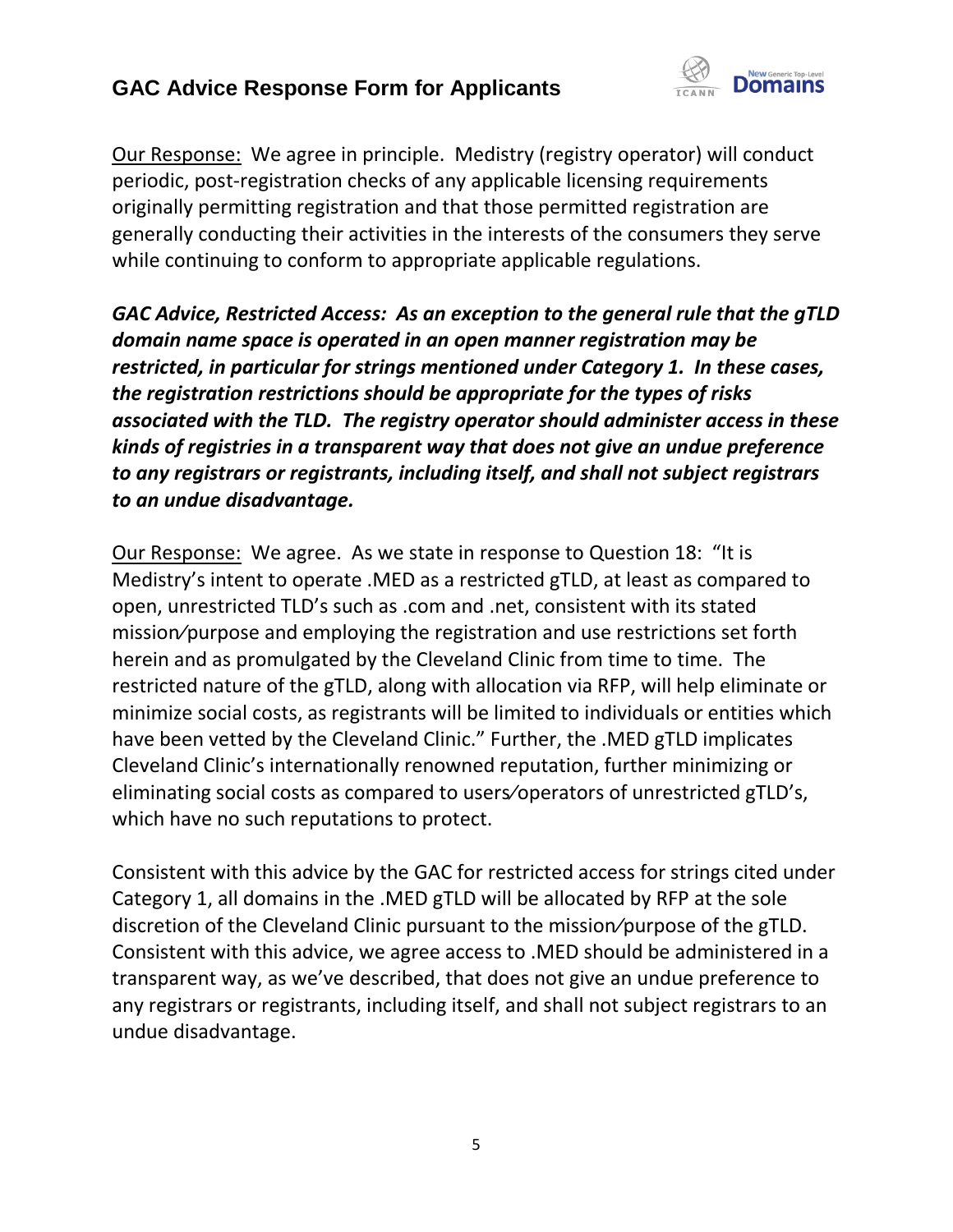

#### *GAC Advice, Exclusive Access: For strings representing generic terms, exclusive registry access should serve a public interest goal.*

Our Response: We agree. The Cleveland Clinic is unquestionably recognized and associated with trust and professionalism in the provision of care, research and education in the medical field. Extending this trust and professionalism to the operation and registration policies of the .MED gTLD, as captured by the mission of the Cleveland Clinic and stated purpose of the .MED gTLD, is for serving a public interest goal.

#### The GAC's Six safeguards for all new gTLDs:

*GAC Advice, WHOIS verification and checks: Registry Operators will conduct checks on a statistically significant basis to identify registrations in its gTLD with deliberately false, inaccurate, or incomplete WHOIS data at least twice per year. Registry operators will weight the sample towards registrars with the highest percentages of deliberately false, inaccurate or incomplete records in the previous checks. Registry operators will notify the relevant registrar of any inaccurate or incomplete records identified during the checks, triggering the registrar's obligation to solicit accurate and complete information from the registrant.*

Our Response: We agree in principle.

*GAC Advice, Mitigating abusive activity: Registry operators will ensure that terms of use for registrants include prohibitions against the distribution of malware, operation of botnets, phishing, piracy, trademark or copyright infringement, fraudulent or deceptive practices, counterfeiting or otherwise engaging in activity contrary to applicable law.*

Our Response: We agree. As stated in response to Question 28: "Abuse" or "abusive use" of a .MED domain name also includes violation or breach of any policies or rules regarding registration and/or use of .MED domains as set forth by the Cleveland Clinic.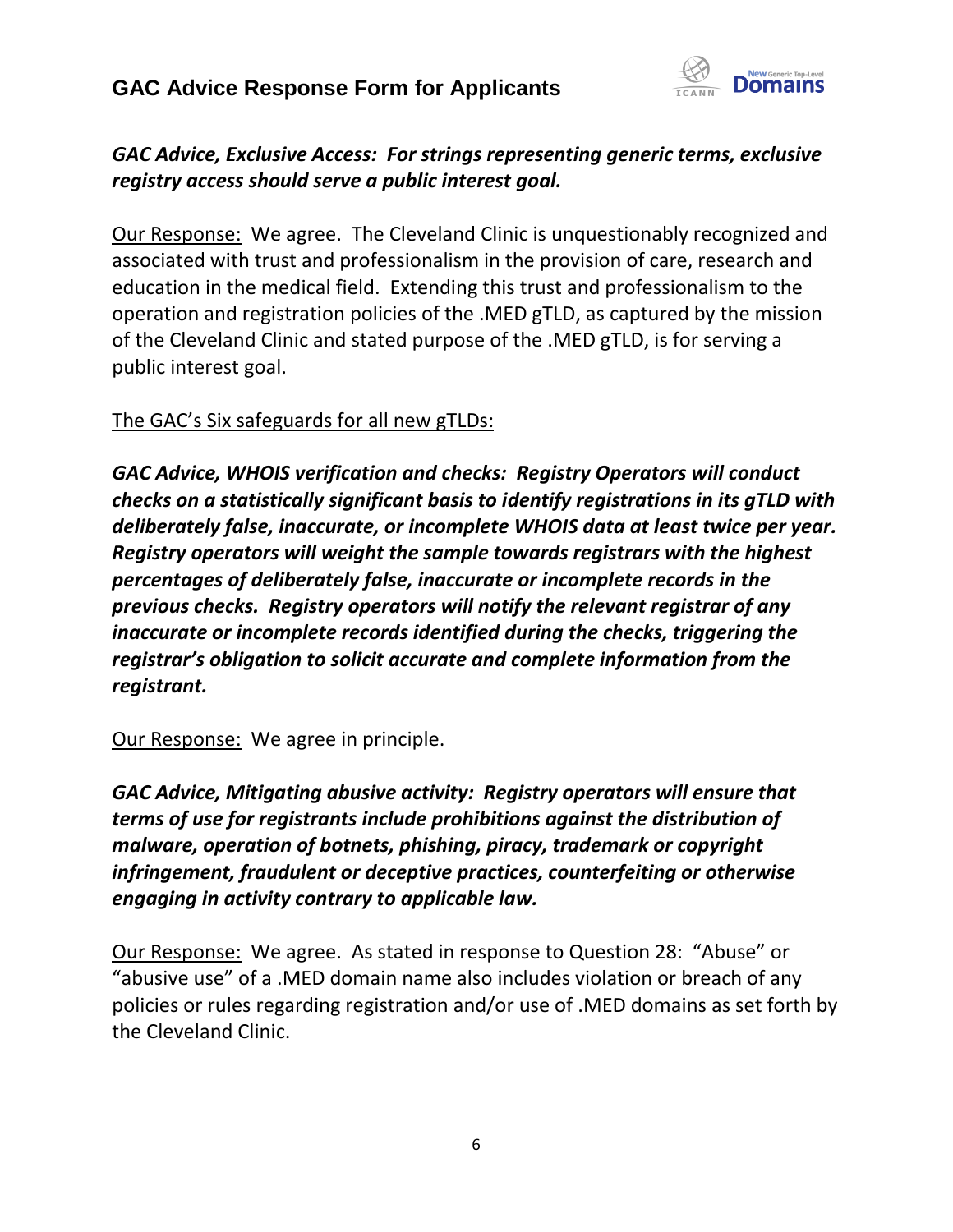

*GAC Advice, Security checks: While respecting privacy and confidentiality, Registry operators will periodically conduct a technical analysis to assess whether domains in its gTLD are being used to perpetrate security threats, such as pharming, phishing, malware, and botnets. If Registry operator identifies security risks that pose an actual risk of harm, Registry operator will notify the relevant registrar and, if the registrar does not take immediate action, suspend the domain name until the matter is resolved.*

Our Response: We agree. Additionally, we note numerous products and services are being introduced to the market place to help fulfill this need such as NameSentry [\(http://architelos.com/services/namesentry/\)](http://architelos.com/services/namesentry/). We confirm the registry will suspend .MED domain names found to perpetrate security threats if registrars won't.

*GAC Advice, Documentation: Registry operators will maintain statistical reports that provide the number of inaccurate WHOIS records or security threats identified and actions taken as a result of its periodic WHOIS and security checks. Registry operators will maintain these reports for the agreed contracted period and provide them to ICANN upon request in connection with contractual obligations.*

Our Response: We agree in principle.

*GAC Advice, Making and Handling Complaints: Registry operators will ensure that there is a mechanism for making complaints to the registry operator that the WHOIS information is inaccurate or that the domain name registration is being used to facilitate or promote malware, operation of botnets, phishing, piracy, trademark or copyright infringement, fraudulent or deceptive practices, counterfeiting or otherwise engaging in activity contrary to applicable law.*

Our Response: We agree. As we state in response to Question 28: "If you believe that a .MED domain name is or has been involved in abusive conduct, please contact our Abuse Prevention Manager at <email address> or <written address> with your complaint." A similar complaint mechanism can be established for making complaints to the registry operator about inaccurate WHOIS information